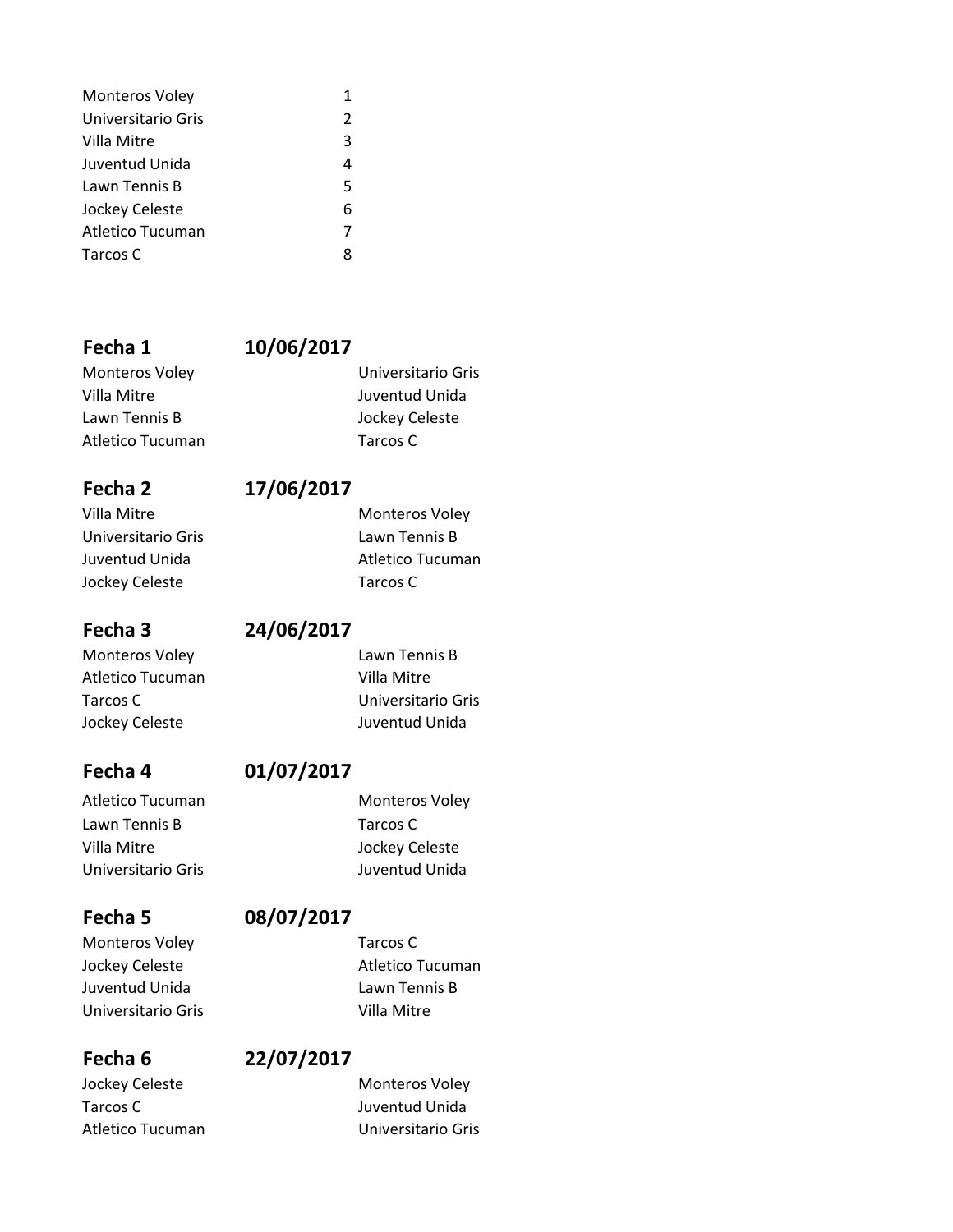### Lawn Tennis B Villa Mitre

### **Fecha 7 29/07/2017**

Monteros Voley **Monteros** Voley **Access** Juventud Unida Universitario Gris Jockey Celeste Villa Mitre Tarcos C Lawn Tennis B and the Catalogue of Atletico Tucuman

### **Fecha 8 05/08/2017**

Universitario Gris Monteros Voley Juventud Unida Villa Mitre

### **Fecha 9 12/08/2014**

# Monteros Voley **Villa Mitre** Atletico Tucuman Juventud Unida Tarcos C **Jockey Celeste**

### **Fecha 10 02/09/2017**

Lawn Tennis B Monteros Voley Universitario Gris Tarcos C Juventud Unida Jockey Celeste

### **Fecha 11 09/09/2017**

# Monteros Voley **Atletico Tucuman** Tarcos C Lawn Tennis B Jockey Celeste **Villa Mitre**

Tarcos C Monteros Voley

# **Fecha 12 16/09/2017**

Villa Mitre **Villa Mitre** Villa Mitre

# Monteros Voley **CELET CONTERNATION** Jockey Celeste Juventud Unida Tarcos C Villa Mitre Lawn Tennis B

# **Fecha 13 23/09/2017**

Universitario Gris **Atletico Tucuman** 

## **Fecha 14 30/09/2017**

Jockey Celeste Lawn Tennis B Tarcos C **Atletico Tucuman** 

Lawn Tennis B **Universitario Gris** 

Villa Mitre **Atletico Tucuman** 

Juventud Unida Universitario Gris

Atletico Tucuman Jockey Celeste Lawn Tennis B Juventud Unida